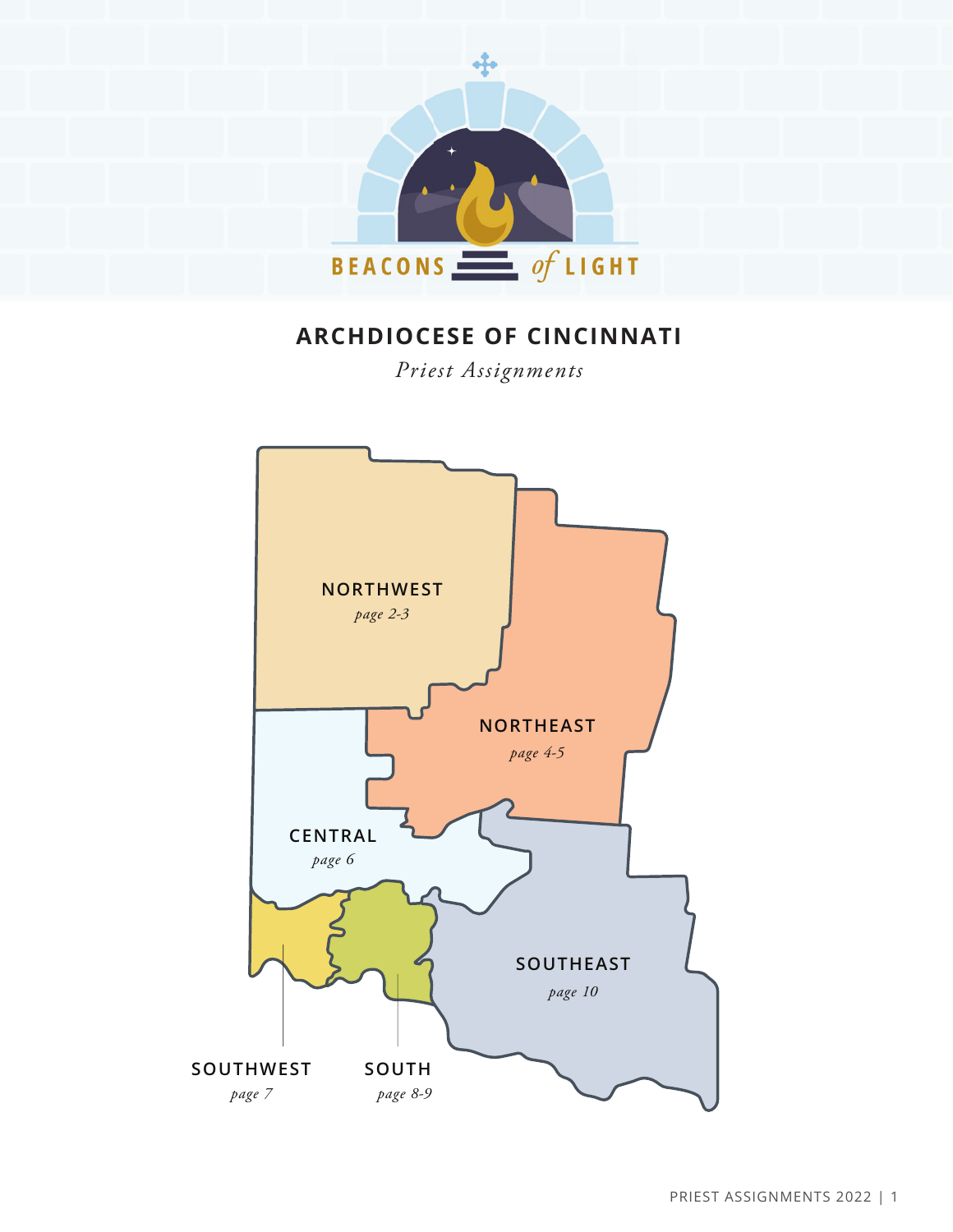

**NORTHWEST** Families of Parishes

*continued on page 3*



# **NW-1**

- St. Anthony, St. Anthony
- Holy Trinity, Coldwater
- St. Peter, St. Peter
- St. Mary, Philothea
- St. Joseph, St. Joseph
- Mary Help of Christians, Ft. Recovery
- St. Paul, Sharpsburg

**PASTOR:** Father Alexander T. Witt **PAROCHIAL VICAR:** Father Michael A. Kapolka **PAROCHIAL VICAR:** Father Ethan M. Hoying **PAROCHIAL VICAR:** Father Joseph Kumar Pasala

# **NW-2**

- St. Teresa, Rockford
- Immaculate Conception, Celina
- Holy Rosary, St. Mary's
- St. Patrick, Glynwood
- Our Lady of Guadalupe, Montezuma

**PASTOR:** Father John W. Tonkin, Jr. **PAROCHIAL VICAR:** Father Robert K. Muhlenkamp **PAROCHIAL VICAR:** Father Prashanth Kumar Bandanadham

### **NW-3**

- St. Wendelin, St. Wendelin
- St. Henry, St. Henry
- St. Aloysius, Carthagena
- St. Francis, Cranberry Prairie
- St. Bernard, Burkettsville

**PASTOR:** Father Andrew J. Hess **PAROCHIAL VICAR:** Father Louis P. Jacquemin

### **NW-4**

- St. Joseph, Wapakoneta
- St. John, Fryburg
- St. Lawrence, Rhine
- Immaculate Conception, Botkins

**PASTOR:** Father Sean M. Wilson **PAROCHIAL VICAR:** Father Michael A. Willig

### **NW-5**

- St. Louis, North Star
- St. Denis, Versailles
- Holy Family, Frenchtown
- St. Mary, Greenville
- St. Nicholas, Osgood
- St. Remy, Russia
- Immaculate Conception, Bradford

PASTOR: Father Ned J. Brown **PAROCHIAL VICAR:** Father James G. Reutter **PAROCHIAL VICAR:** Father Matthew S. Feist **PAROCHIAL VICAR:** Father Stephen P. Jones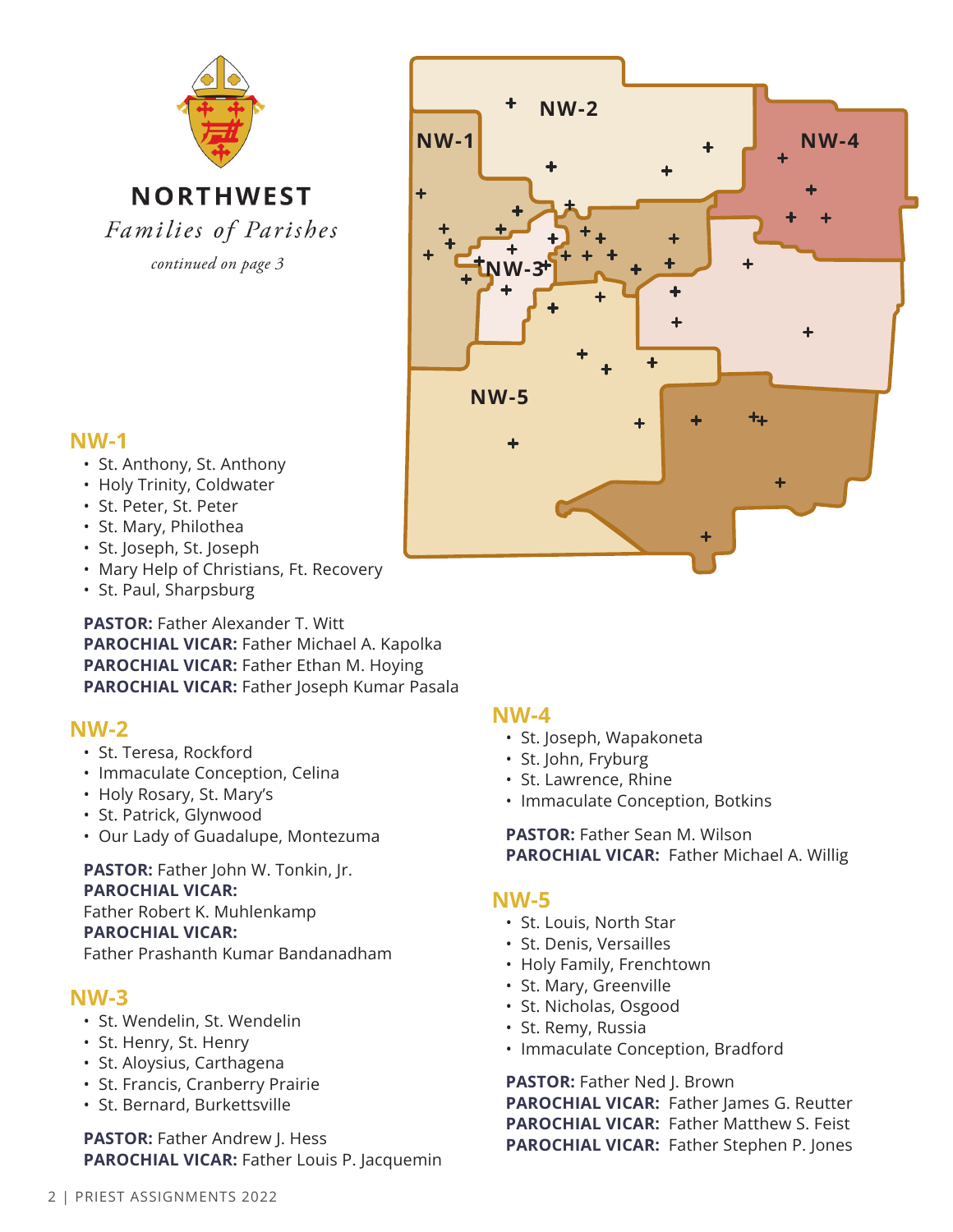



### **NW-6**

- St. Teresa of the Infant Jesus, Covington
- St. Mary, Piqua
- St. Boniface, Piqua
- St. Patrick, Troy
- Transfiguration, West Milton

**PASTOR: Father Eric A. Bowman PAROCHIAL VICAR:** Father Steven L. Shoup **PAROCHIAL VICAR: Father James S. Duell PAROCHIAL VICAR:** Father Matthew K. Lee

### **NW-7**

- St. Michael, Ft. Loramie
- Sts. Peter & Paul, Newport
- Holy Angels, Sidney
- Sacred Heart of Jesus, McCartyville

**PASTOR:** Father Jarred L. Kohn **PAROCHIAL VICAR:** Father Aaron C. Hess **PAROCHIAL VICAR:** Father Stephen J. Mondiek **PAROCHIAL VICAR:** Father Andrew M. Reckers

### **NW-8**

- St. Sebastian, St. Sebastian
- Precious Blood, Chickasaw
- St. John the Baptist, Maria Stein
- St. Joseph, Egypt
- St. Augustine, Minster
- Nativity of the Blessed Virgin Mary, Cassella
- St. Rose, St. Rose
- Holy Redeemer, New Bremen

**PASTOR:** Father Kenneth Schnipke, C.PP.S. **PAROCHIAL VICAR:** Father Mark Hoying, C.PP.S. **PAROCHIAL VICAR:** Father Kenneth Alt, C.PP.S. **PAROCHIAL VICAR:** Father Matthew Jozefiak, C.PP.S.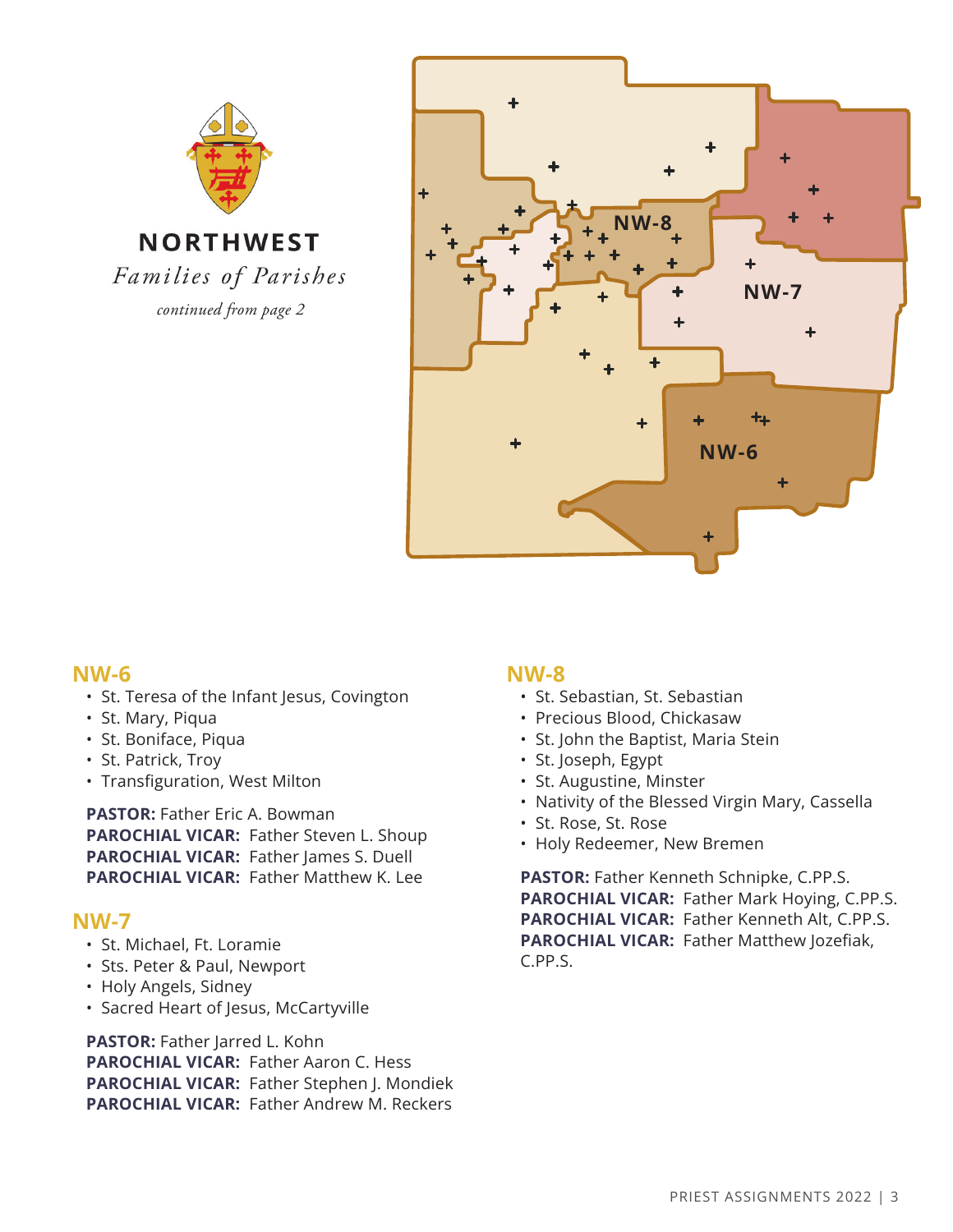

*continued on page 5*

# **NE-1**

- St. Mary of the Woods, Russells Point
- St. Patrick, Bellefontaine
- Immaculate Conception, North Lewisburg
- Sacred Heart, St. Paris
- St. Mary, Urbana
- St. Michael, Mechanicsburg

**PASTOR:** Father Shawn R. Landenwitch **PAROCHIAL VICAR: Father Jacob B. Lindle** 

### **NE-2**

- St. Teresa of the Child Jesus, Springfield
- St. Bernard, Springfield
- St. Raphael, Springfield
- St. Joseph, Springfield
- St. Charles Borromeo, South Charleston

**PASTOR:** Father John D. MacQuarrie **PAROCHIAL VICAR:** Father Elijah R. Puthoff

### **NE-3**

- Mary Help of Christians, Fairborn
- St. Paul, Yellow Springs
- St. Luke, Beavercreek
- St. Brigid, Xenia
- St. Augustine, Jamestown
- Sacred Heart, New Carlisle

PASTOR: Father Jason E. Bedel **PAROCHIAL VICAR:** Father John Madanu **PAROCHIAL VICAR:** Father Ambrose T. Dobrozsi **PAROCHIAL VICAR:** Father Michael J. Holloran **CHAPLAIN:** Father Timothy G. Fahey (Wright State University)

# **NE-4**

- Incarnation, Centerville
- St. Francis of Assisi, Centerville

**PASTOR:** Father Brian W. Phelps **PAROCHIAL VICAR:** Father Ignatius Madanu



### **NE-5**

- St. Albert the Great, Kettering
- St. Charles Borromeo, Kettering
- Ascension, Kettering

#### **PASTOR: Father Edward T. Pratt PAROCHIAL VICAR:** Father Thomas A. Nevels **PAROCHIAL VICAR:** Father Chibueze Asiegbulem

### **NE-6**

- St. Paul, Englewood
- Precious Blood, Dayton
- St. Rita, Dayton
- Emmanuel, Dayton
- Holy Trinity, Dayton
- St. Joseph, Dayton

**PASTOR:** Father Angelo Anthony, C.PP.S. (Emmanuel, Holy Trinity & St. Joseph) **PASTOR:** Father Anthony Fortman, C.PP.S. (Precious Blood, St. Rita & St. Paul) **PAROCHIAL VICAR:** Projected **PAROCHIAL VICAR:** Father Seraphine Lesiriam, C.PP.S.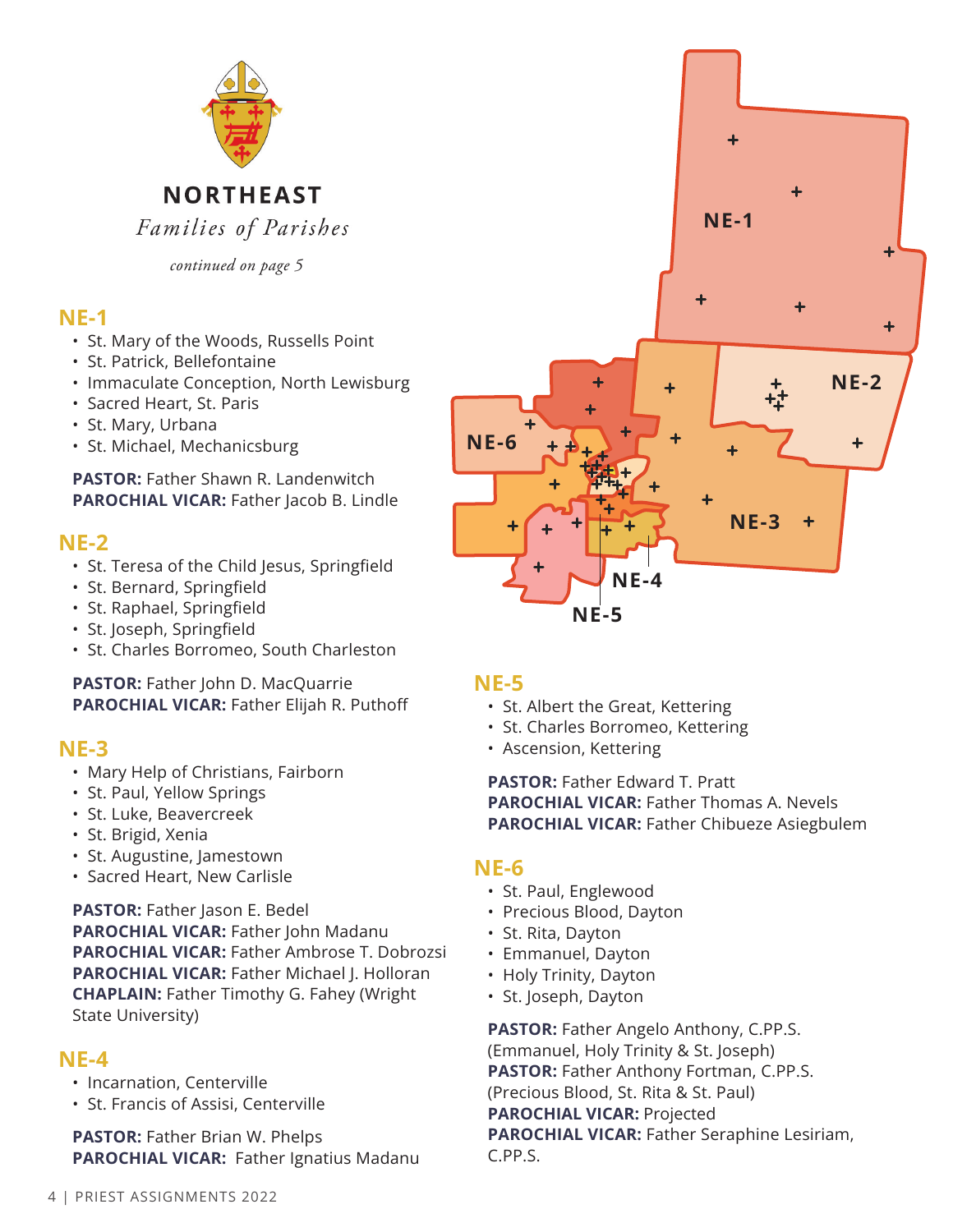### **NE-7**

- St. Helen, Dayton
- Immaculate Conception, Dayton
- St. Anthony, Dayton
- Holy Angels, Dayton
- St. Mary, Dayton

**PASTOR:** Father Satish A. Joseph **PAROCHIAL VICAR:** Father Leonard C. Wenke **PAROCHIAL VICAR:** Father Uriel Santos

### **NE-8**

- St. Augustine, Germantown
- Queen of Martyrs, Dayton
- Our Lady of Grace, Dayton
- St. Benedict the Moor, Dayton

**PASTOR: Father Francis Tandoh, C.S.Sp. PAROCHIAL VICAR:**

Father Benoit Mukamba, C.S.Sp.

### **NE-9**

- Our Lady of Good Hope, Miamisburg
- St. Henry, Dayton
- St. Mary of the Assumption, Springboro

**PASTOR: Father Martin E. Fox PAROCHIAL VICAR:** Father David G. Howard **PAROCHIAL VICAR:** Father Jerome R. Bishop **PAROCHIAL VICAR:** Father James J. Manning

### **NE-10**

- St. Peter, Huber Heights
- Holy Cross, Dayton
- Our Lady of the Rosary, Dayton
- St. Christopher, Vandalia
- St. John the Baptist, Tipp City

**PASTOR:** Father Kyle E. Schnippel **PAROCHIAL VICAR:** Father Andrew J. Smith **PAROCHIAL VICAR:** Father W. Robert Hale

### **NE-11**

• Holy Family, Dayton

**PASTOR:** Father George Gabet, F.S.S.P.







# **NORTHEAST** Families of Parishes

*continued from page 4*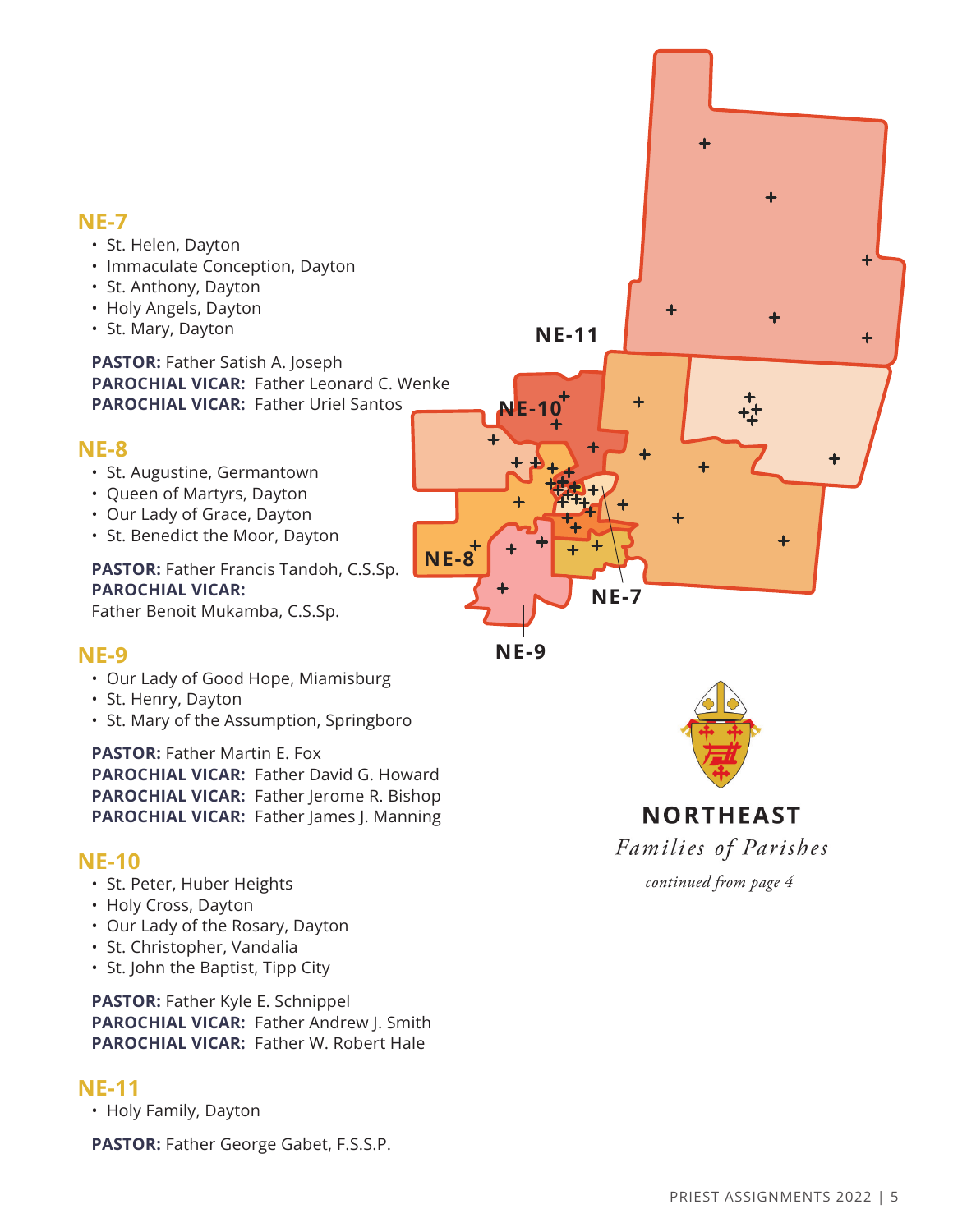

### **C-1**

- St. John the Evangelist, New Paris
- Visitation, Eaton
- St. Mary, Camden
- St. Mary, Oxford

**PASTOR:** Father David A. Doseck **PAROCHIAL VICAR:** Father Thomas L. Bolte **CHAPLAIN:** Father Jacob E. Willig (Miami University)

### **C-2**

- Our Lady of Sorrows, Monroe
- Holy Family, Middletown
- Holy Name of Jesus, Trenton

**PASTOR:** Father Paul L. Gebhardt **PAROCHIAL VICAR:** Father John R. Civille **PAROCHIAL VICAR:** Father Stephen Lattner, O.S.B.

# **C-3**

- St. Francis de Sales, Lebanon
- St. Philip the Apostle, Morrow

**PASTOR:** Father Craig E. Best **PAROCHIAL VICAR:** Father Robert J. Farrell

### **C-4**

- St. Ann, Hamilton
- Sacred Heart, Fairfield

**PASTOR:** Father Larry R. Tharp

### **C-5**

• St. Susanna, Mason

**PASTOR: Father Barry G. Stechschulte PAROCHIAL VICAR:** Father Elias Mwesigye

### **C-6**

- St. Peter in Chains, Hamilton
- Queen of Peace, Hamilton
- St. Julie Billiart, Hamilton
- St. Joseph, Hamilton
- St. Aloysius, Shandon

**PASTOR: Father Richard W. Walling PAROCHIAL VICAR:** Father Edward J. Hoffmann **PAROCHIAL VICAR:** Father Jeffrey P. Silver

### **C-7**

• St. Maximilian Kolbe, Liberty Township

**PASTOR:** Father James J. Riehle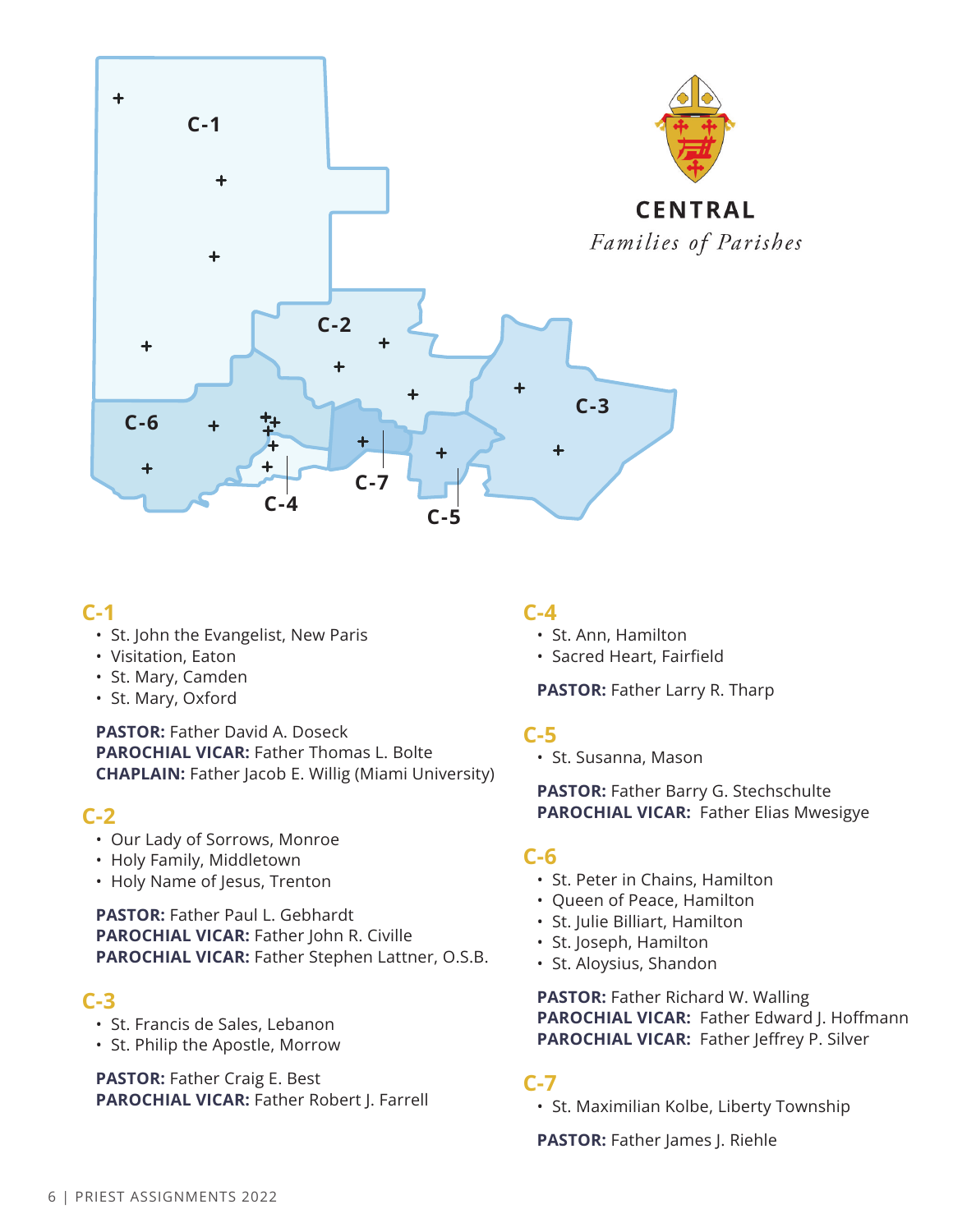



#### **SW-5**

- St. Bernard, Taylor Creek
- St. Ann, Groesbeck
- St. Margaret Mary, North College Hill
- St. James the Greater, White Oak

**PASTOR: Father James M. Wedig PAROCHIAL VICAR:** Father Bryan T. Reif **PAROCHIAL VICAR:** Father Reynaldo S. Taylor **PAROCHIAL VICAR:** Father Roberto Becerra Reyes

### **SW-6**

- St. John Neumann, Cincinnati
- St. John the Baptist, Dry Ridge
- Corpus Christi, New Burlington

PASTOR: Father Peter T. St. George **PAROCHIAL VICAR:** Father Donald J. West **PAROCHIAL VICAR:** Father Mark J. Burger

### **SW-7**

- St. Aloysius Gonzaga, Cincinnati
- St. Martin of Tours, Cheviot
- St. Catharine of Siena, Cincinnati
- Our Lady of Lourdes, Cincinnati
- St. Antoninus, Cincinnati

**PASTOR:** Father Matthew J. Robben **PAROCHIAL VICAR: Father James S. Romanello PAROCHIAL VICAR:** Father Anthony M. Dattilo **PAROCHIAL VICAR:** Father Terence J. Hamilton

### **SW-8**

• St. Ignatius of Loyola, Cincinnati

**PASTOR:** Father Thomas M. Mannebach **PAROCHIAL VICAR:** Father Christian A. Cone-Lombarte

# **SW-1**

- Our Lady of Visitation, Cincinnati
- St. Jude, Bridgetown
- St. Joseph, North Bend

**PASTOR:** Father Donald E. Siciliano **PAROCHIAL VICAR:** Father Martin E. Bachman **PAROCHIAL VICAR:** Father Gerard P. Hiland

# **SW-2**

• St. John the Baptist, Harrison

**PASTOR:** Father Paul A. Ruwe

### **SW-3**

- St. Aloysius on the Ohio, Cincinnati
- St. Simon the Apostle, Cincinnati
- Our Lady of Victory, Delhi Township
- St. Dominic, Delhi
- St. Vincent de Paul, Cincinnati

**PASTOR:** Father Benedict D. O'Cinnsealaigh **PAROCHIAL VICAR:** Father Michael L. Cordier **PAROCHIAL VICAR:** Father Christopher Lack

# **SW-4**

- Resurrection of Our Lord, Cincinnati
- St. Teresa of Avila, Cincinnati
- St. Lawrence, Cincinnati
- St. William, Cincinnati

**PASTOR:** Father Zachary W. Cecil **PAROCHIAL VICAR:** Father K. Scott Morgan **PAROCHIAL VICAR:** Father Mark T. Watkins **PAROCHIAL VICAR:** Father Robert L. Keller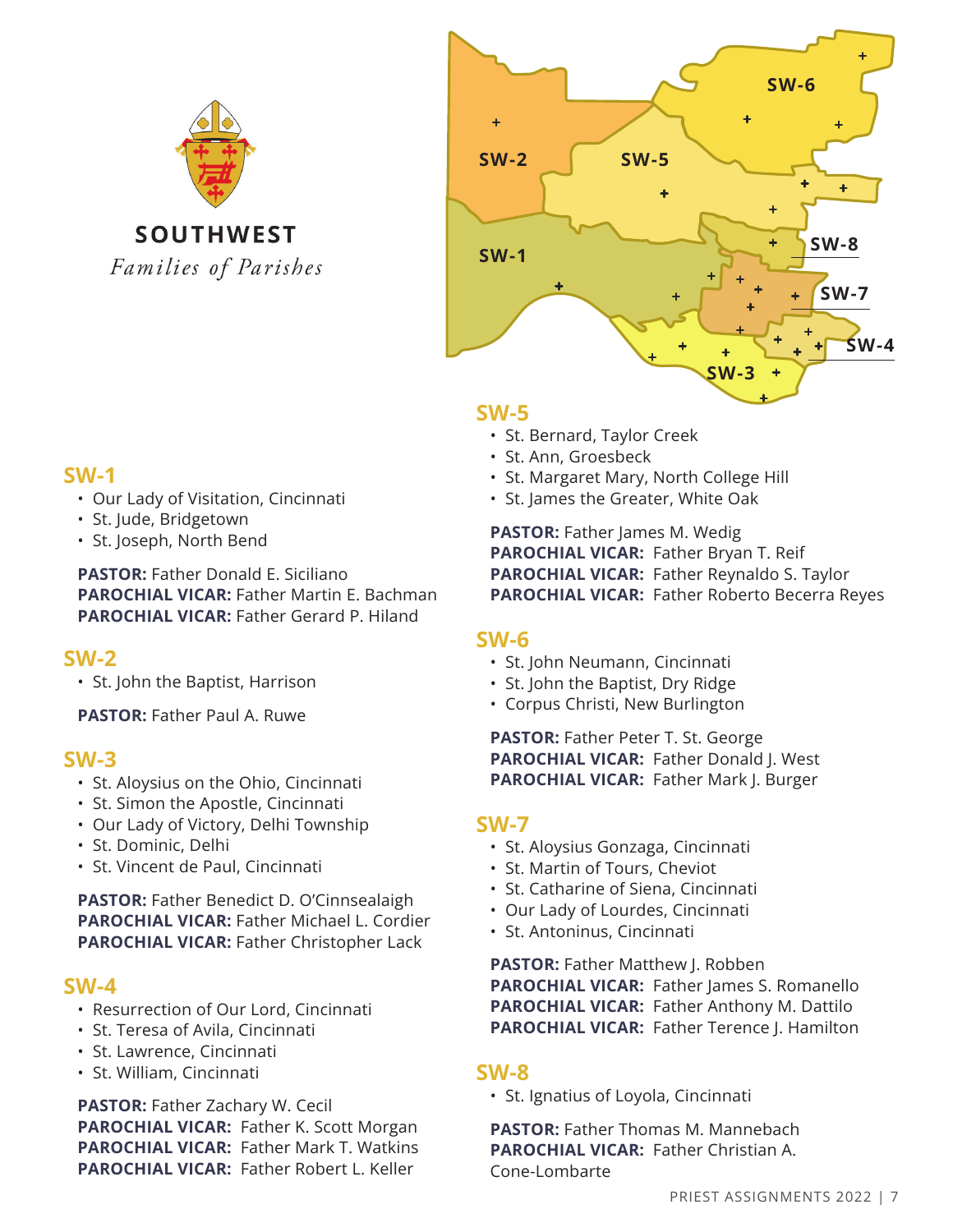

### **S-1**

- St. John the Evangelist, West Chester
- St. Michael, Sharonville
- St. Gabriel, Glendale

**PASTOR:** Father Edward M. Burns, Jr. **PAROCHIAL VICAR:** Father W. Michael Hay

# **S-2**

• Good Shepherd, Cincinnati

**PASTOR:** Bishop Emeritus Joseph R. Binzer **PAROCHIAL VICAR: Father Jack W. Wehman** 

### **S-3**

- St. John Fisher, Newtown
- Guardian Angels, Mt. Washington
- Immaculate Heart of Mary, Anderson Township

**PASTOR:** Father Steve J. Angi **PAROCHIAL VICAR:** Father Thomas M. King **PAROCHIAL VICAR:** Father Alex Biryomumeisho **PAROCHIAL VICAR:** Father Thomas Ebong

### **S-4**

- St. Matthias the Apostle, Cincinnati
- Our Lady of the Rosary, Greenhills
- St. James of the Valley, Wyoming
- Our Lady of the Valley, Reading

**PASTOR:** Father Alexander C. McCullough **PAROCHIAL VICAR:** Father Jeffrey M. Stegbauer **PAROCHIAL VICAR:** Father Roberto Becerra Reyes



*continued on page 9*

### **S-5**

• Cathedral Basilica of St. Peter in Chains, Cincinnati

#### **PASTOR: Father Jan K. Schmidt PAROCHIAL VICAR:** Father Raymond E. Larger

# **S-6**

- Church of the Resurrection, Cincinnati
- St. Saviour, Sycamore Township
- St. John the Evangelist, Deer Park
- Nativity of Our Lord, Pleasant Ridge
- Holy Trinity, Norwood

**PASTOR:** Father Patrick L. Sloneker **PAROCHIAL VICAR: Father lerome I. Gardner PAROCHIAL VICAR:** Father David A. Lemkuhl

### **S-7**

- St. Bartholomew, Cincinnati
- Assumption, Mt. Healthy
- St. Vivian, Cincinnati
- St. Clare, Cincinnati
- Mother of Christ, Cincinnati
- St. Bernard, Spring Grove Village

**PASTOR:** Father Andrew J. Umberg **PAROCHIAL VICAR:** Father Ronald C. Haft **PAROCHIAL VICAR:** Father George P. Jacquemin

#### **S-8**

- Our Lord Christ the King, Cincinnati
- St. Stephen, Cincinnati
- St. Rose, Cincinnati
- St. Francis de Sales, Cincinnati
- Holy Cross-Immaculata, Cincinnati

#### **PASTOR:** Father Adam D. Puntel

(Our Lord Christ the King, St. Stephen, St. Rose & Holy Cross-Immaculata)

**PAROCHIAL VICAR:** Father Eric P. Roush **PAROCHIAL VICAR:** Father Barry M. Windholtz **PASTOR:** Father Michael Nartker, S.M. (St. Francis de Sales)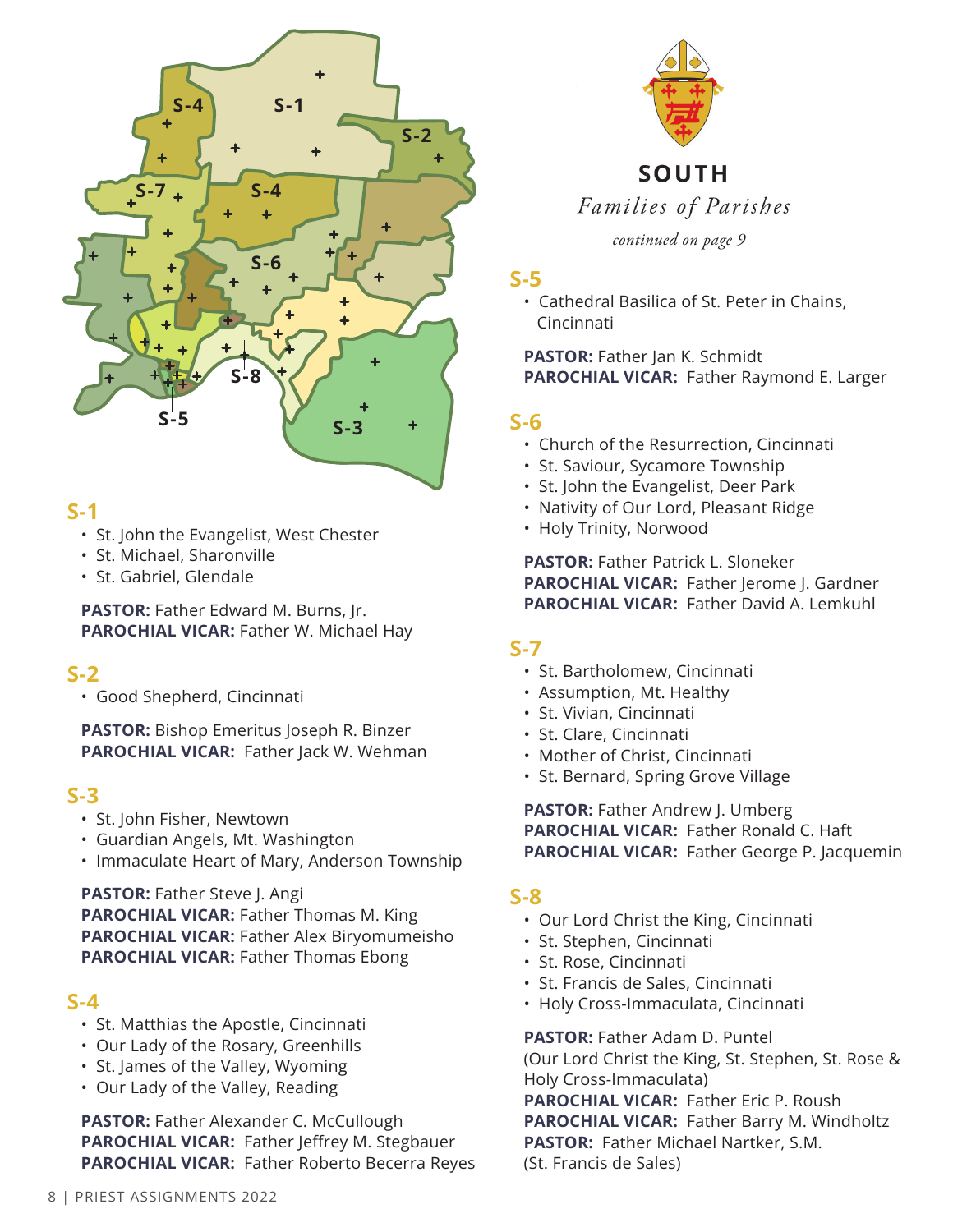

SOUTH

Families of Parishes



# **S-9**

- St. Margaret-St. John, Cincinnati
- St. Anthony, Cincinnati
- St. Cecilia, Cincinnati
- St. Mary, Hyde Park

**PASTOR:** Father James P. Weber **PAROCHIAL VICAR:** Father Anthony J. Marcelli **PAROCHIAL VICAR:** Father Kenneth E. Schartz

### **S-10**

- St. Monica-St. George, Cincinnati
- Annunciation, Cincinnati
- Holy Name, Cincinnati

**PASTOR:** Father Ethan M. Moore **PAROCHIAL VICAR:** Father Christopher M. Komoroski

### **S-11**

- All Saints, Cincinnati
- St. Vincent Ferrer, Cincinnati

**PASTOR:** Father Daniel P. Hunt **PAROCHIAL VICAR:** Father J. Thomas Wray

### **S-12**

- St. Therese Little Flower, Cincinnati
- St. Boniface, Cincinnati
- St. Leo the Great, Cincinnati
- St. Joseph, Cincinnati
- Holy Family, Cincinnati

**PASTOR:** Father Rodolfo Coaquira Hilaje, M.CC.J. **PAROCHIAL VICAR:** Projected **PAROCHIAL VICAR:** Projected

# **S-13**

• St. Gertrude, Madeira

**PASTOR:** Father George Schommer, O.P. **PAROCHIAL VICAR:** Projected **PAROCHIAL VICAR:** Projected

# **S-14**

- St. Clement, St. Bernard
- St. Francis Seraph, Cincinnati

**PASTOR:** Father E.J. Stein, OFM (St. Clement) **PASTOR:** Father Alan Hirt, OFM (St. Francis Seraph)

# **S-15**

- St. Robert Bellarmine, Cincinnati
- St. Francis Xavier, Cincinnati

**PASTOR:** Father Eric Sundrup, S.J. (Bellarmine) **PASTOR:** Father Paul Lickteig, S.J. (St. Xavier) **PAROCHIAL VICAR:** Father James C. Ackerman, S.J. **PAROCHIAL VICAR:** Father Jacob J. Boddicker, S.J.

# **S-16**

- Sacred Heart, Cincinnati
- Old St. Mary's, Cincinnati

**PASTOR:** Father Jon-Paul Bevak, C.O. **PAROCHIAL VICAR:** Father Henry Hoffmann, C.O. **PAROCHIAL VICAR:** Father Adrian Hilton, C.O. **PAROCHIAL VICAR:** Father Brent Stull, C.O.